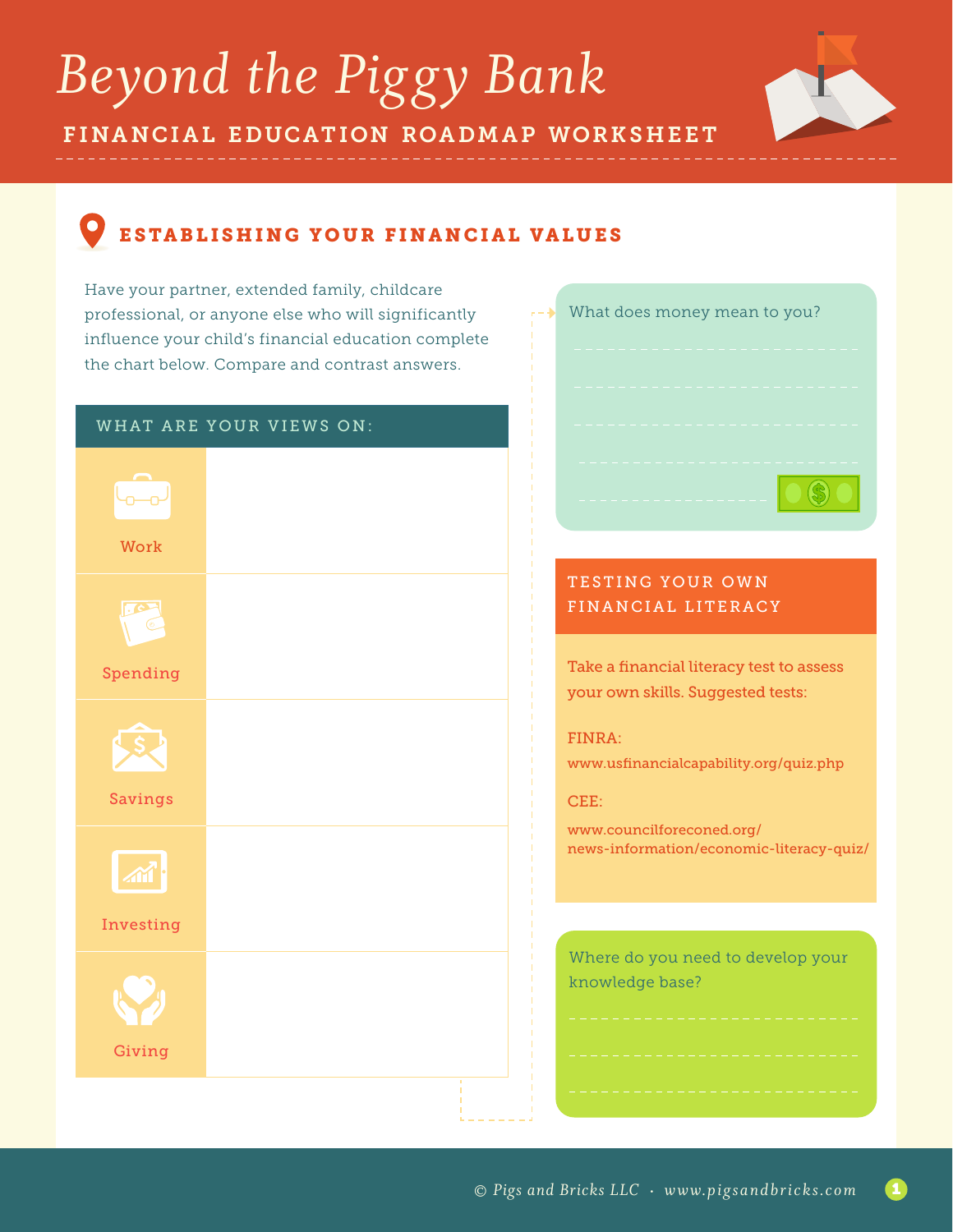| CHECKLIST FOR INTRODUCING YOUR CHILDREN TO MONEY:                                                                                                                         |                                                                                                                                                                                                                                      |  |
|---------------------------------------------------------------------------------------------------------------------------------------------------------------------------|--------------------------------------------------------------------------------------------------------------------------------------------------------------------------------------------------------------------------------------|--|
| Physical currency<br><b>Practicing Purchases</b><br>Wants vs. Needs<br>Advertising<br>Give/Save/Spend<br><b>Banks and Credit Unions</b><br>Credit & Debit cards<br>Checks | <b>Financial Privacy and Safety</b><br>Practices<br>First Job<br>Entrepreneurship<br>Your Family Financial Situation<br><b>Relevant Family</b><br>History and<br>Should you<br>Traditions<br>implement the<br><b>Family Economy?</b> |  |
| <b>ALLOWANCES</b>                                                                                                                                                         | $Yes \tN$ o                                                                                                                                                                                                                          |  |
| Will you give an allowance?<br>Yes  <br>$N_O$                                                                                                                             | r → If yes, what chores will your child be expected to do?                                                                                                                                                                           |  |
| If yes, proceed to next question.                                                                                                                                         | _____________________________                                                                                                                                                                                                        |  |
| If no, how else will you expose your<br>child to money?<br>_________________________                                                                                      | How will you keep track of chore completion?<br>Download a Chore Chart at www.pigsandbricks.com/bpb                                                                                                                                  |  |
| What age will you start<br>your child on an allowance? Age: ______<br>Will the allowance be tied to chores?<br>No<br>Yes                                                  | Will you tax their allowances?<br>$N$ o<br>Yes<br>If no, how will you explain taxes?                                                                                                                                                 |  |
| <b>ALLOWANCE PRICING:</b>                                                                                                                                                 | <b>BUDGET ALLOTMENTS:</b>                                                                                                                                                                                                            |  |
|                                                                                                                                                                           | Will you have<br>Give<br>your child budget?                                                                                                                                                                                          |  |
| Amount                                                                                                                                                                    | $Yes \blacksquare No \blacksquare$<br>Save*                                                                                                                                                                                          |  |
| <b>Distribution Method</b>                                                                                                                                                | <b>If Y: Proceed</b><br>Spend<br>to chart.                                                                                                                                                                                           |  |
| <b>Distribution Frequency</b>                                                                                                                                             | Invest                                                                                                                                                                                                                               |  |
|                                                                                                                                                                           | Other                                                                                                                                                                                                                                |  |

 $\overline{u}$   $\rightarrow$  \*Will you encourage your child to save by offering interest on savings? *Yes No*

Raise Schedule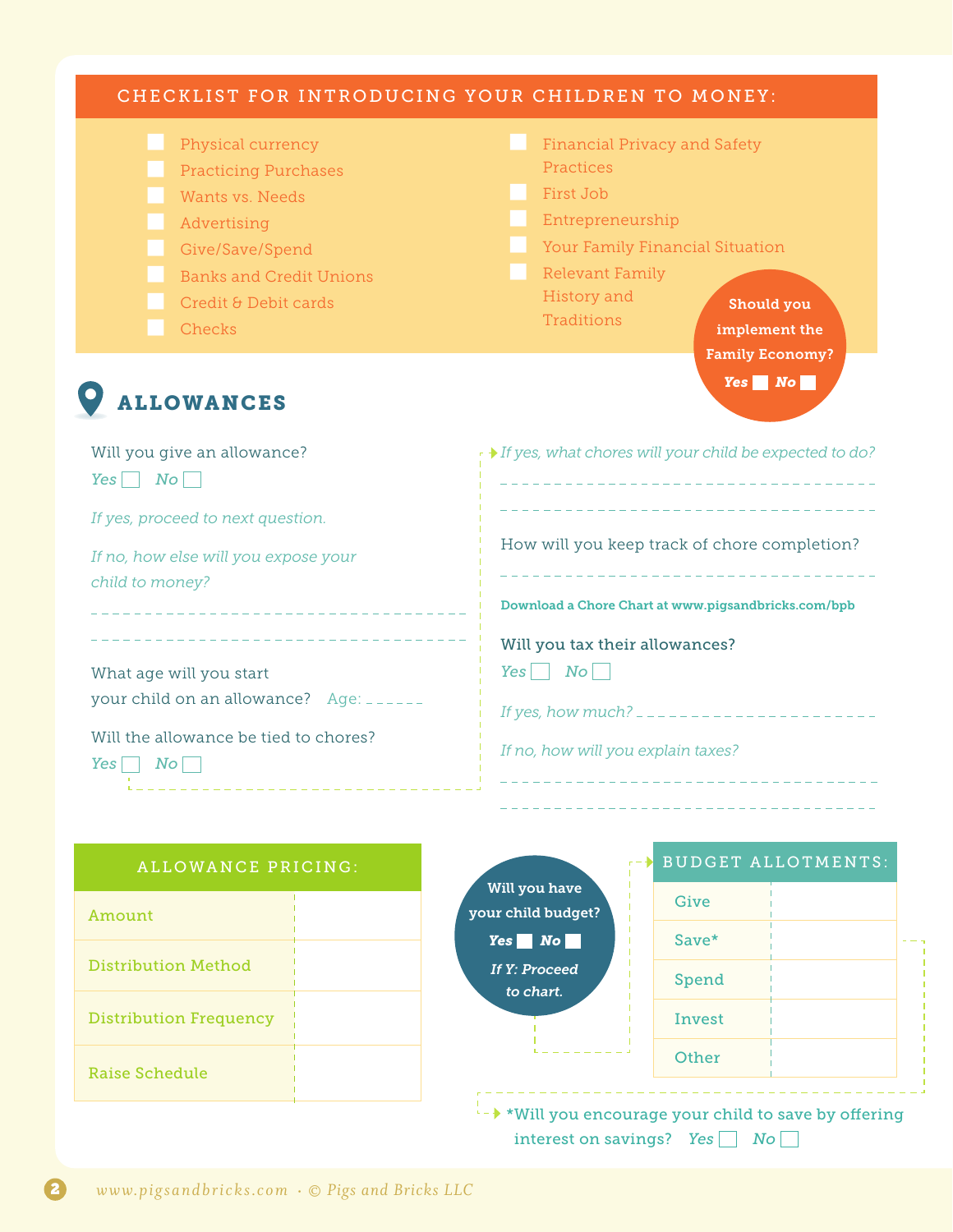| Will you impose restrictions on how your child<br>spends money?                                                                                                | Are windfalls (i.e. birthday money) treated<br>differently?                                                                     |
|----------------------------------------------------------------------------------------------------------------------------------------------------------------|---------------------------------------------------------------------------------------------------------------------------------|
| $Yes \tN$ o                                                                                                                                                    | No <br>Yes                                                                                                                      |
| If yes, what spending habits are prohibited?<br>--------------------------------                                                                               | Will you reward good grades or good behavior<br>with money?                                                                     |
| What expenses is your child responsible for                                                                                                                    | $N$ o<br>Yes                                                                                                                    |
| covering with their allowance?<br>_______________________________<br>_________________________________                                                         | Will you offer a doubling of savings at<br>a specific age?<br>$N_O$<br>Yes                                                      |
| <b>WORKING AND ENTREPRENEURSHIP</b>                                                                                                                            | --------------------                                                                                                            |
| '- → How will you expose them to your job<br>and work?<br>---------------------------                                                                          | How will your child's earnings be split?<br>________________________________                                                    |
| When will you push your child to get their<br>first job? $Age:$ $---$                                                                                          | If you have a family business, how will you<br>involve your child?                                                              |
| What kind of jobs will you encourage?                                                                                                                          | _______________________                                                                                                         |
| ____________________________<br>If you don't know of a person or company who<br>can hire your children, how can you build that<br>list of potential employers? | -----------------------------<br>Will you allow your child to quit their job?<br>No<br>Yes<br>If yes, under what circumstances? |
|                                                                                                                                                                |                                                                                                                                 |
| ENTREPRENEURSHIP                                                                                                                                               |                                                                                                                                 |
|                                                                                                                                                                | Will you encourage entrepreneurship? Yes<br>$N$ o<br>If yes, how will you encourage your child's entrepreneurial skills?        |

How will you teach your child to deal with business failure?

OPEN